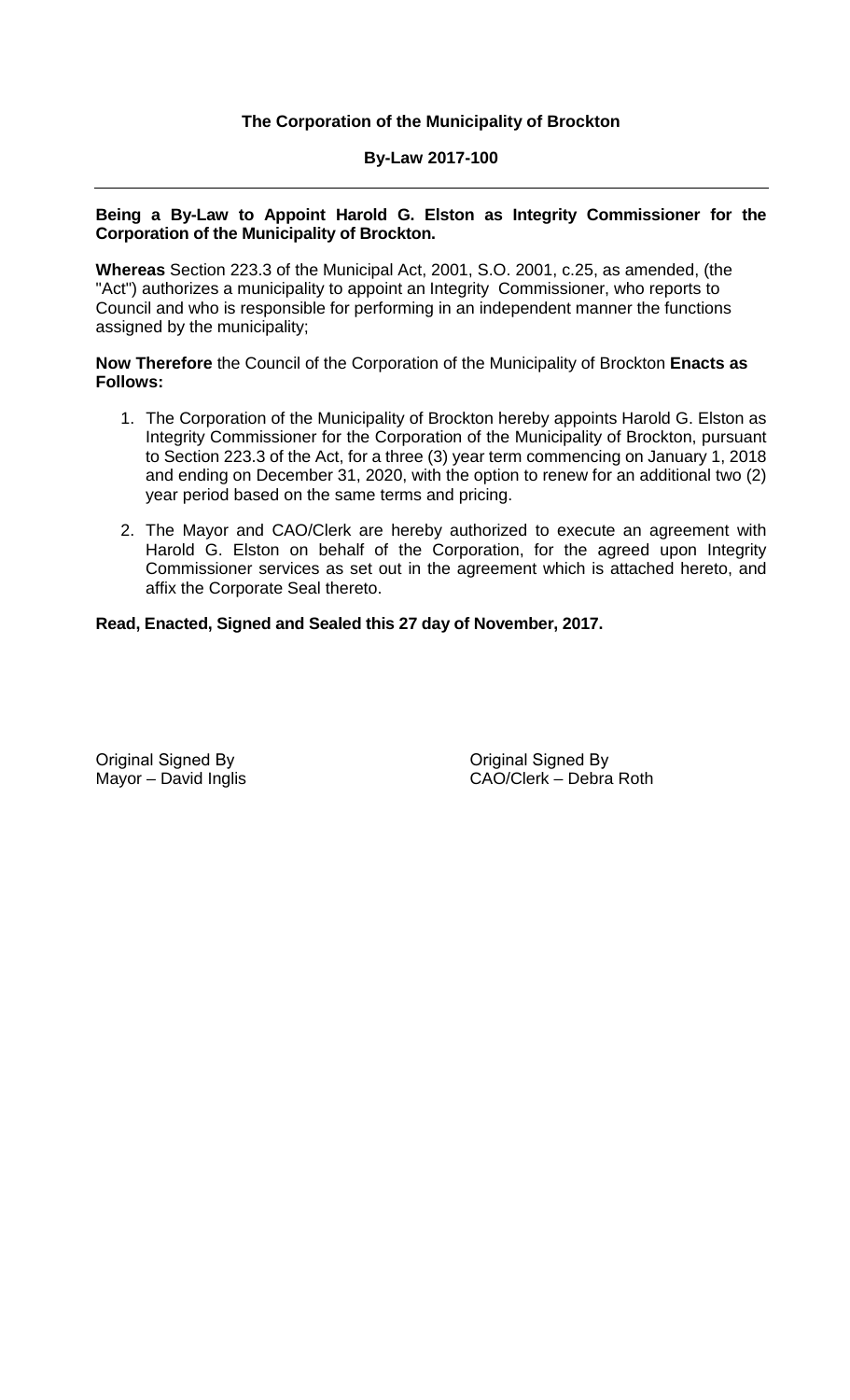## **Schedule A**

## **Agreement for Municipal Integrity Commissioner**

This Agreement is effective the 1<sup>st</sup> day of January, 2018

Between:

## **The Corporation of the Municipality of Brockton**

(Hereinafter referred to as the "Municipality")

AND: **Mr. Harold G. Elston**

(Hereinafter referred to as "Harold G. Elston")

Section 223.2 of the Municipal Act, 2001 S.O. 2001, c. 25, as amended (the "Act"), requires the municipality to establish a code of conduct for members of the council of the municipality and of its local boards;

Section 223. 3 of the Act authorizes the municipality to appoint an Integrity Commissioner who reports to council and who is responsible for performing in an independent manner the functions assigned by the municipality with respect to any or all of the following:

- a) The application of the code of conduct for members of council and the code of conduct for members of local boards;
- b) The application of any procedures, rules and policies of the municipality and local boards governing the ethical behavior of members of council and of local boards;
- c) Requests from members of council and of local boards for advice respecting their obligations under the code of conduct applicable to the member;
- d) Requests from members of council and of local boards for advice respecting their obligations under a procedure, rule or policy the municipality or the local board, as the case may be, governing the ethical behavior of members;
- e) The provision of educational information to members of council, members of local boards, the municipality and the public about the municipality's code of conduct for members of council and members of local boards.

The Municipality is satisfied based on the information provided and representations made to the Municipality by Harold G. Elston that Harold G. Elston has the skills and ability to meet the foregoing criteria.

The Municipality and Harold G. Elston agree as follows:

### **1. Services**

The Municipality hereby retains and appoints Mr. Harold G. Elston as an Integrity Commissioner pursuant to Section 223.3(1) of the Act and the Integrity Commissioner agrees to provide such services in accordance with the Act, for and at the request of the Municipality and accepts such appointment.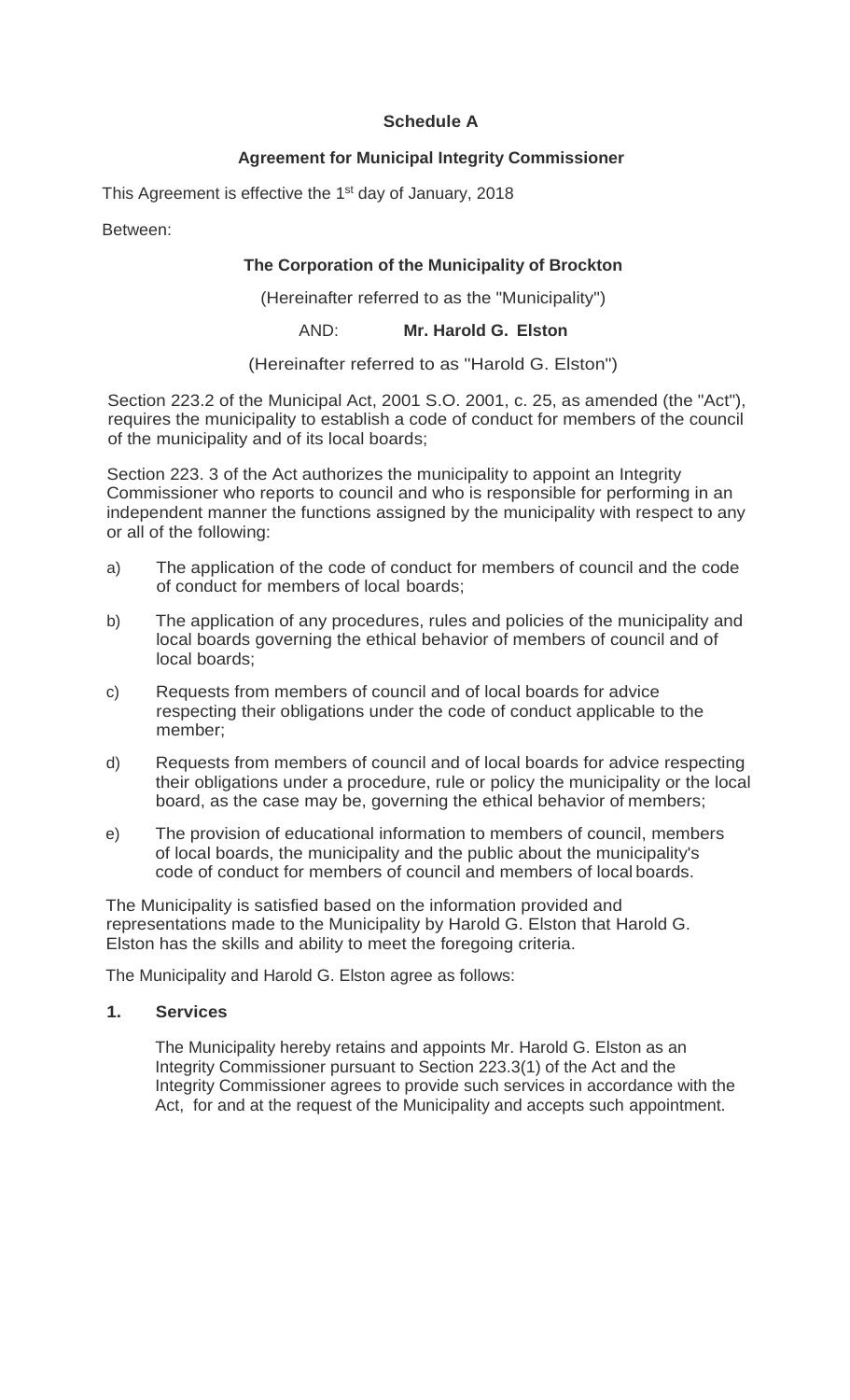# **2. Duties**

The duties of the Integrity Commissioner shall be:

- a) At least once per term of Council, deliver an oral presentation to Members of Council and local boards regarding the role of the Integrity Commissioner and ethical obligations and responsibilities of Members under the Code of Conduct and any other procedures, rules or policies governing the ethical behavior of such Members and Councillors.
- b) Upon request, provide advice in writing, to individual Members regarding their ethical obligations and responsibilities under their Code of Conduct and any other procedures, rules or policies governing their ethical behavior, including the Municipal Conflict of Interest Act, R.S.O. 1990, c. M.50.
- c) Upon request, provide advice and recommendations to Council regarding amendments to the Code of Conduct and any other procedures, rules or policies governing their ethical behavior, including the Municipal Conflict of Interest Act, R.S.O. 1990, c. M.50.
- d) Prepare and deliver an annual report to Council (or more frequently if requested by Council), containing a summary of activities, if any, during the previous calendar year.
- e) Serve as proactive educator for Council, Members of local boards, the Municipality and the public about the Municipality's Code of Conduct for Members of Council and Members of local boards.

All of which shall be referred to herein as "the Services".

#### **3. Fees**

- a) **Hourly Rate**  Harold G. Elston will be paid a fee of Two Hundred and Fifty Dollars (\$250.00) per hour, plus applicable taxes for time devoted to Services as Integrity Commissioner for Bruce Municipality.
- b) **Expenses**  Upon presentation of receipts and with approval prior to the expense being incurred, Harold G. Elston will be entitled to reimbursement of mileage incurred in relation to performance of duties contemplated by this agreement at a rate of \$0.50 per km.

### **4. Term**

a) Subject to the provisions of this Agreement the initial term of this Agreement shall commence January 1, 2018 and end on December 31, 2020. The Municipality shall, at its sole discretion, have the unilateral option to renew for an additional two year period on the same terms and pricing. This option shall not be impacted by the failure to renew any other municipality participating in the cooperative RFP.

### **5. Independent Contractor**

Harold G. Elston is appointed under authority of Section 223.3(1) of the Act and as such is responsible for performing the Services in an independent manner.

Harold G. Elston may identify himself publicly as the Integrity Commissioner appointed by the Municipality. Harold G. Elston shall be an independent contractor and shall not be considered and shall at no time represent himself to be legal counsel, an agent, or an employee of the Municipality. The parties hereby acknowledge and agree that Harold G. Elston shall not be entitled to any benefits under any statute or the common law affecting employees. The Corporation shall pay no worker's compensation premiums, provide any health or life insurance, make any contributions on behalf of the Vendor to the Canada Pension Plan, deduct or withhold any amounts on account of employment insurance of federal or provincial taxes or provide the Vendor with any benefits other than as set out expressly herein.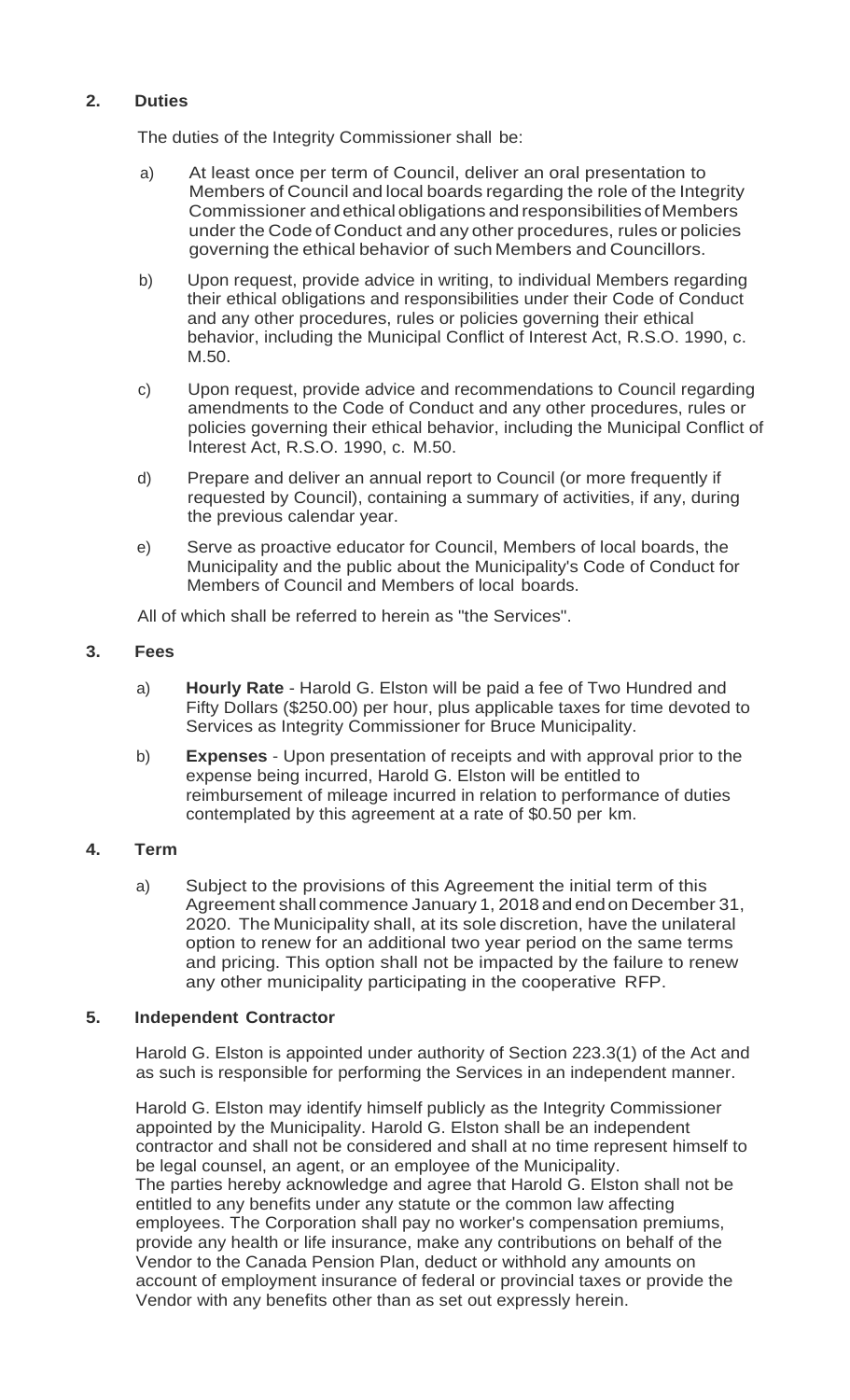# **6. Indemnification**

The Municipality agrees to Indemnify and save harmless Harold G. Elston from and against any and all liabilities, losses, suits, claims, demands, damages, expenses, costs (including all legal costs), fines and actions of any kind or nature whatsoever arising out of or in connection with the provision of services and carrying out of duties as contemplated hereunder, including but not necessary limited to any alleged breach of this agreement, any procedural defect, or any breach of relevant statutory provisions.

## **7. Insurance**

It shall be the responsibility of Harold G. Elston to:

- a) Maintain and keep in force during the term of this contract, Commercial General Liability Insurance with a limit of not less than Two Million (\$2,000,000.00) and shall include the Municipality as an additional insured with respect to the operations, acts and omissions relating to obligations under this Agreement, such policy to include non-owned automobiles liability, personal injury, broad form property damage, contractual liability, owners' and contracts' protective products and completed operations, contingent employers liability, cross liability and severability of interest clauses.
- b) Maintain and keep in force during the term of this contract, Professional Liability Insurance with a limit of not less than Two million (\$2,000,000.00) per occurrence, subject to an annual aggregate of Two million (\$2,000,000.00) for each member of the firm or partnership or an individual who will perform work on behalf of the Municipality prior to commencement of work and at the beginning of each calendar year during the appointment period.
- c) Provide the Municipality with a Certificate of Insurance detailing the coverage and expiry date for all policies, which certificate shall also show the Municipality as an additional insured.

# **8. Confidentiality**

- a) The Commissioner is entitled to have access to all books, financial records, electronic data processing records, reports, files and all other papers, things or property belonging to or used by the Municipality or a local board that the Commissioner believes to be necessary for an inquiry.
- b) The Commissioner and every person acting under the instructions of the Commissioner shall preserve secrecy with respect to all matters that come to his/her knowledge in the course of his/her Services, save and except that information may be disclosed in a criminal proceeding as required by law or otherwise set out in section 223.5(2) of the Act.
- c) The Commissioner shall comply with the confidentiality provisions of the Act and specifically those requirements set out in sections 223.5, 223.6, 223.7 and 223.8 of the Act, and the requirements of the Code.
- d) Except as may be required by law, the Commissioner shall not disclose confidential information that was the subject of a closed meeting under Section 239 of the Act or which could identify a person concerned.

# **9. Early Termination**

The within agreement may be terminated by either party at the end of any calendar year by delivery of a written notice of such early termination delivered on or before December  $\sin \theta$  of any such calendar year during the term of this agreement.

The parties hereto acknowledge and agree that it is a condition of this Agreement that Harold G. Elston comply with the Municipality's Code of Conduct, policies and procedures (if applicable) and any By-laws passed by Council,